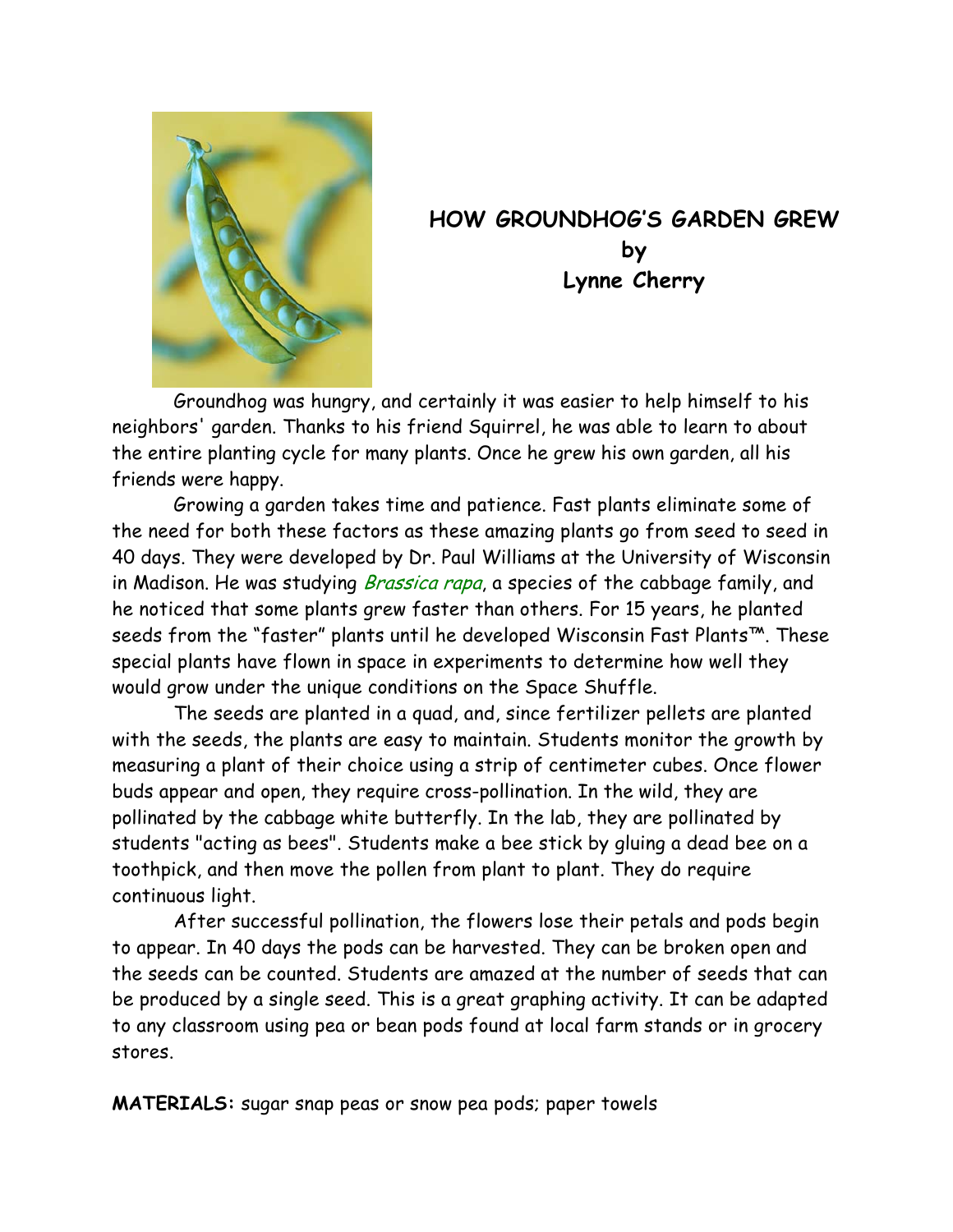**ACTIVITY:** Students can work individually or in pairs. They should open their pod and count the number of peas in the pod. The data that is collected can be displayed in a graph using a pegboard and golf tees, if available, or using Post-it TM notes on a wall or blackboard.

**TEACHER NOTES:** The graph needs labeling. Students can label the X axis – the number of peas in a pod and the Y axis – the number of pods. From the graph the following data can be gathered: the mode, the median, the mean, and the range. My students love to use the golf tees as many of their parents (and some of them) play golf. This activity can be done with soybeans and edamame.

**SOURCE:** This activity was presented by Ralph Yulo at the NSTA Fall 2005 Convention in Hartford, CT.

## **STANDARDS:**

**BSL:** 1..10, 2.1, 3.3, 5.1, 5.3, 5.4, 8.3, 9.1, 9.2, 9.4, 12.1, 12.2, 12.4, 12.7, 12.9, 12.12 **NCTM:** 1a, 1b, 1c, 2a, 2c, 4c, 4d, 4e, 5a, 6a, 6b, 11 a, 11 b, 11 c **SCS:** A1, C1, C2, C3, F4, H1, H2, H5

Cherry, Lynne. How Groundhog's Garden Grew. The Blue Sky Press, New York. C2003. ISBN#0-439-32371-1.